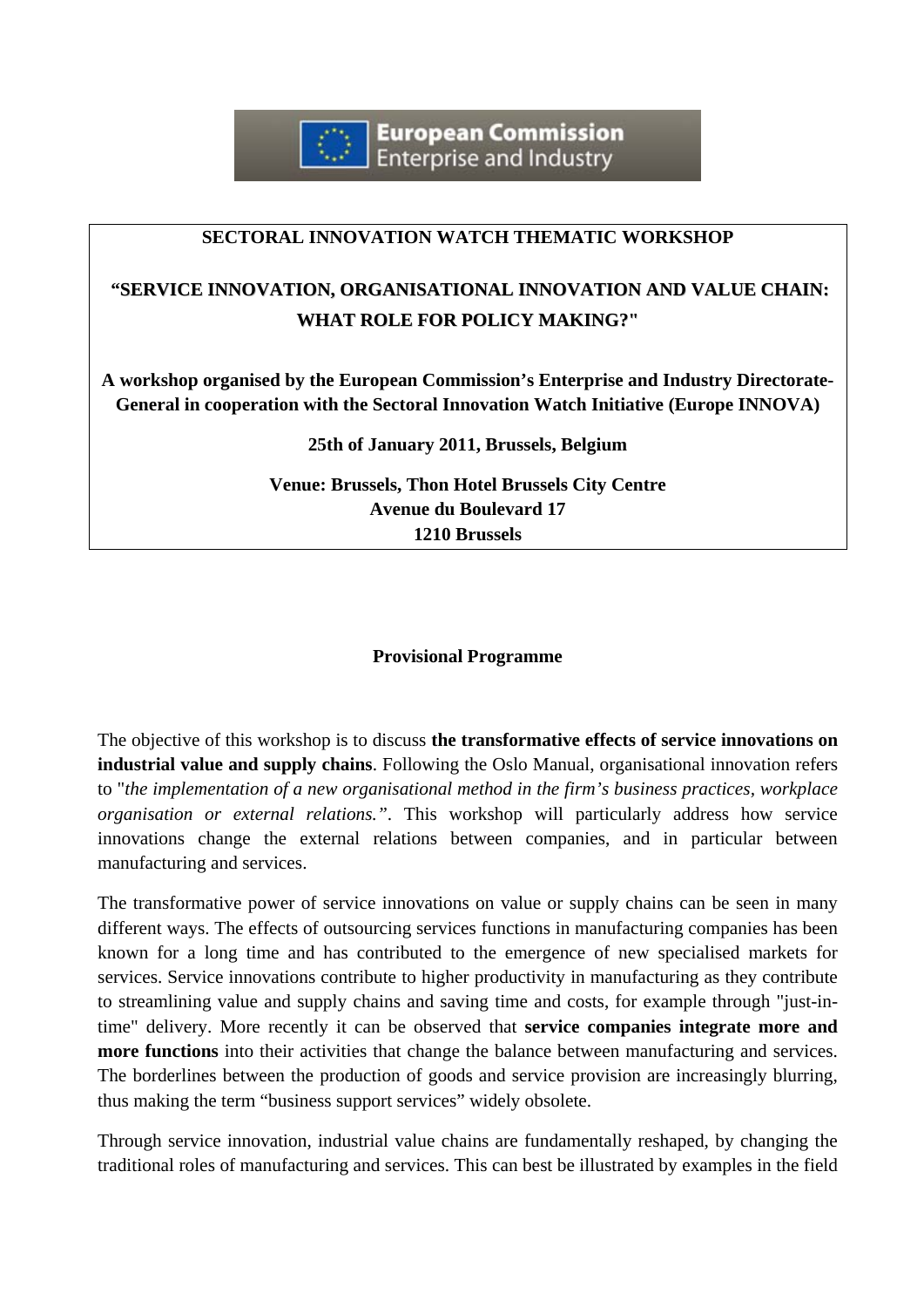of transport and logistics, where service companies are assuming more and more **a lead role in the value and supply chains**. Rather than only supporting other industries, logistic companies integrate themselves different value chain or supply chain functions, as can be observed in sectors like fashion, repair or health care logistics. Increasingly, industrial clusters are built around logistics hubs driven by service companies. Following a traditional sectoral approach by focusing predominantly on manufacturing sectors is therefore becoming less and less effective. The competitiveness of textile and fashion industries in Europe depends as much on efficient transport and logistics as on design and retail. Service innovations in these critical areas are therefore also shifting the balance of who is the driver and who is the supporter of change between manufacturing and services.

This workshop will present the latest trends in organisational changes within value and supply chains that are driven by service innovations. Based on these cases, the **policy implications for industrial policy** will be discussed. In this sense, the workshop will also contribute to the discussions on the role of service innovations in support of smart, sustainable and inclusive growth. Many of the examples discussed in this workshop will be taken up by the Conference on Service Innovation taking place in Rome on the  $17<sup>th</sup>$  and  $18<sup>th</sup>$  of February, where the policy recommendations of the European Expert Panel on Service Innovation will be presented.

This workshop aims at bringing together about **75 participants** representing relevant organisations such as universities, national regional and local authorities and public agencies responsible for the promotion or support to service innovation, business organisations, think tanks and other organisations with an interest and stake in service innovation to discuss how service innovations are changing industrial patterns and are bringing about new industries. The workshop is planned as a 1 day event, and it will be divided into 4 sessions and a panel discussions.

**Overall moderation:** Hans Rijckenberg, Member of EU Expert Panel on Service Innovation

| $09.30 - 10.00$  | <b>Arrival and registration</b>                                                      |
|------------------|--------------------------------------------------------------------------------------|
| $10.00 - 10.15$  | <b>Opening</b><br>Reinhard Büscher, DG Enterprise and Industry                       |
| <b>Session 1</b> | New trends in service innovations<br>17 July 17 D'1 July 1<br>$c \nleftrightarrow r$ |

**Moderator:** Hans Rijckenberg, Member of EU Expert Panel on Service Innovation

*This session will describe major implications of service innovations on organizational innovation within value and supply chains. The concept of the "transformative power of service innovations" will be elaborated and applied to organizational innovation. New trends in service innovation will be identified and put into the context of the changing roles of manufacturing and services in the modern economy.*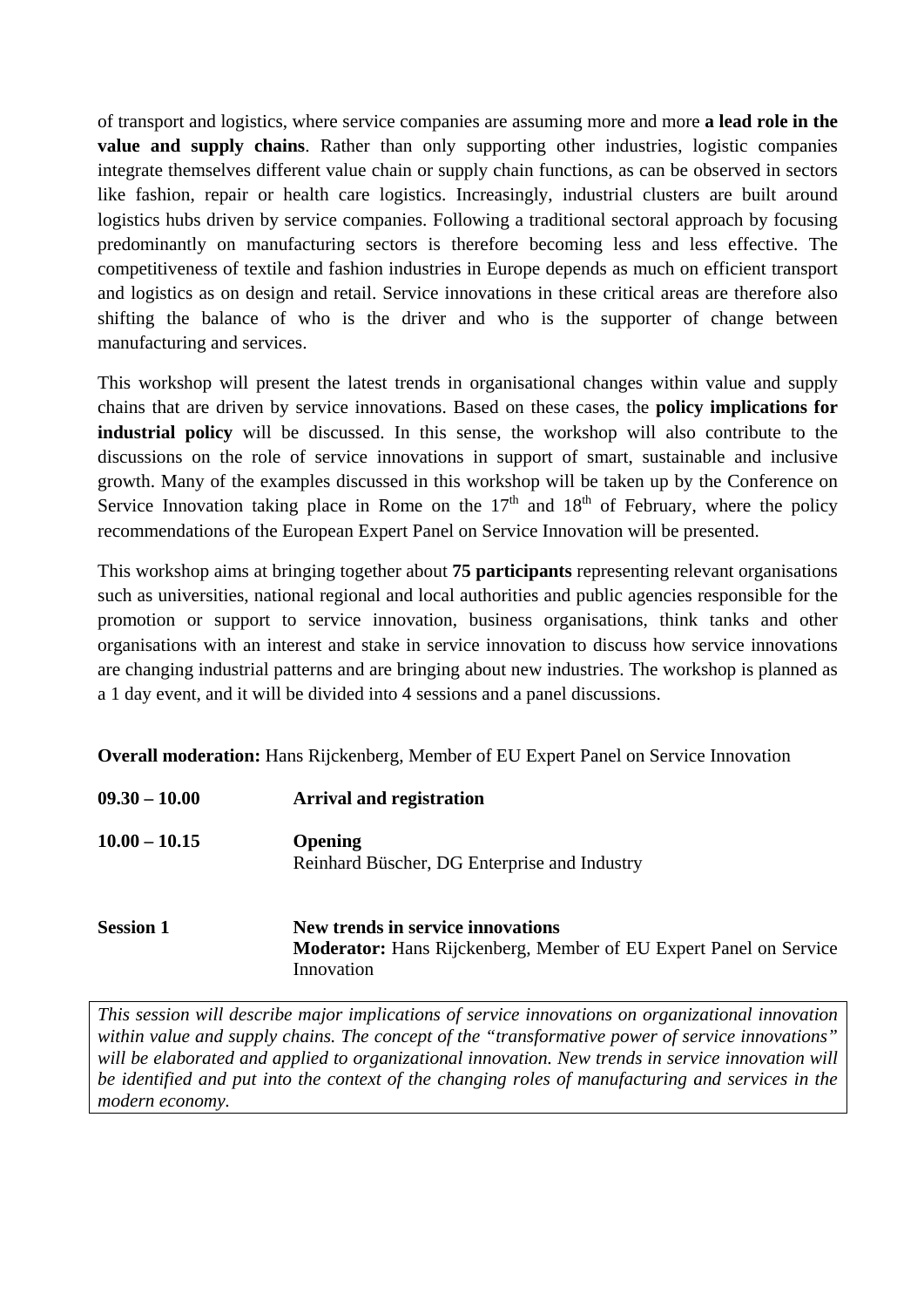| $10.15 - 10.30$ | Service innovation as a driver for industrial innovation: the new<br><b>industrial policy orientations - Mette Quinn, DG Enterprise and Industry</b>                                                                                           |
|-----------------|------------------------------------------------------------------------------------------------------------------------------------------------------------------------------------------------------------------------------------------------|
| $10.30 - 10.45$ | New trends in service innovation: results from the Service Innovations<br><b>Repository of the Europe INNOVA KIS-Platform -</b><br>Colin Hazley, Senior Researcher, BIT Research Centre, Aalto University,<br>School of Science and Technology |
| $10.45 - 11.00$ | Service innovation and the manufacturing value chain: new trends and<br><b>practical examples - Luis Rubalcaba and Christiane Hipp</b>                                                                                                         |
| $11.00 - 11.20$ | Coffee break                                                                                                                                                                                                                                   |
|                 |                                                                                                                                                                                                                                                |

**Session 2 Mobile services and emerging industries: from e-business to m-business Moderator:** Luigi Perissich, Member of the Expert Panel on Service Innovation, Confindustria (IT), Director Innovative and Technological Services

*This session aims will specifically into the organizational innovation stimulated by new mobile services and enabling mobile IC technologies. New e-services are transforming in many sectors value chains that are based on the use of the Internet, thus reshuffling revenue streams and enhancing competition. "Apps" are becoming more and more popular, which also prepares the ground for new value added services. The question is how this will change existing business models and relations within value chains.* 

| 13.00           | <b>Lunch break</b>                                                                                                                                                                 |
|-----------------|------------------------------------------------------------------------------------------------------------------------------------------------------------------------------------|
| $12.35 - 13.00$ | Podium discussion                                                                                                                                                                  |
| $12.20 - 12.35$ | George Karadsamis, CEO VELTI (GR), winner of the KISS100 Award for<br>best mobile services company - Role of new mobile services and their<br>transformative effects on industries |
| $12.05 - 12.20$ | Mohammad-Bachir Salamat, Co-founder & CTO deciZium SA - Changing<br>business models from e-services to m-services: a Walloon case                                                  |
| $11.50 - 12.05$ | Greek company representative, winner of the KISS100 Award for best<br>mobile services company - The role of innovative mobile services in shaping<br>new emerging industries       |
| $11.20 - 11.50$ | Hannes Leo, Leoon Consulting - Trends in service innovation enhanced by<br>mobile services and transformative effects on the e-services industries                                 |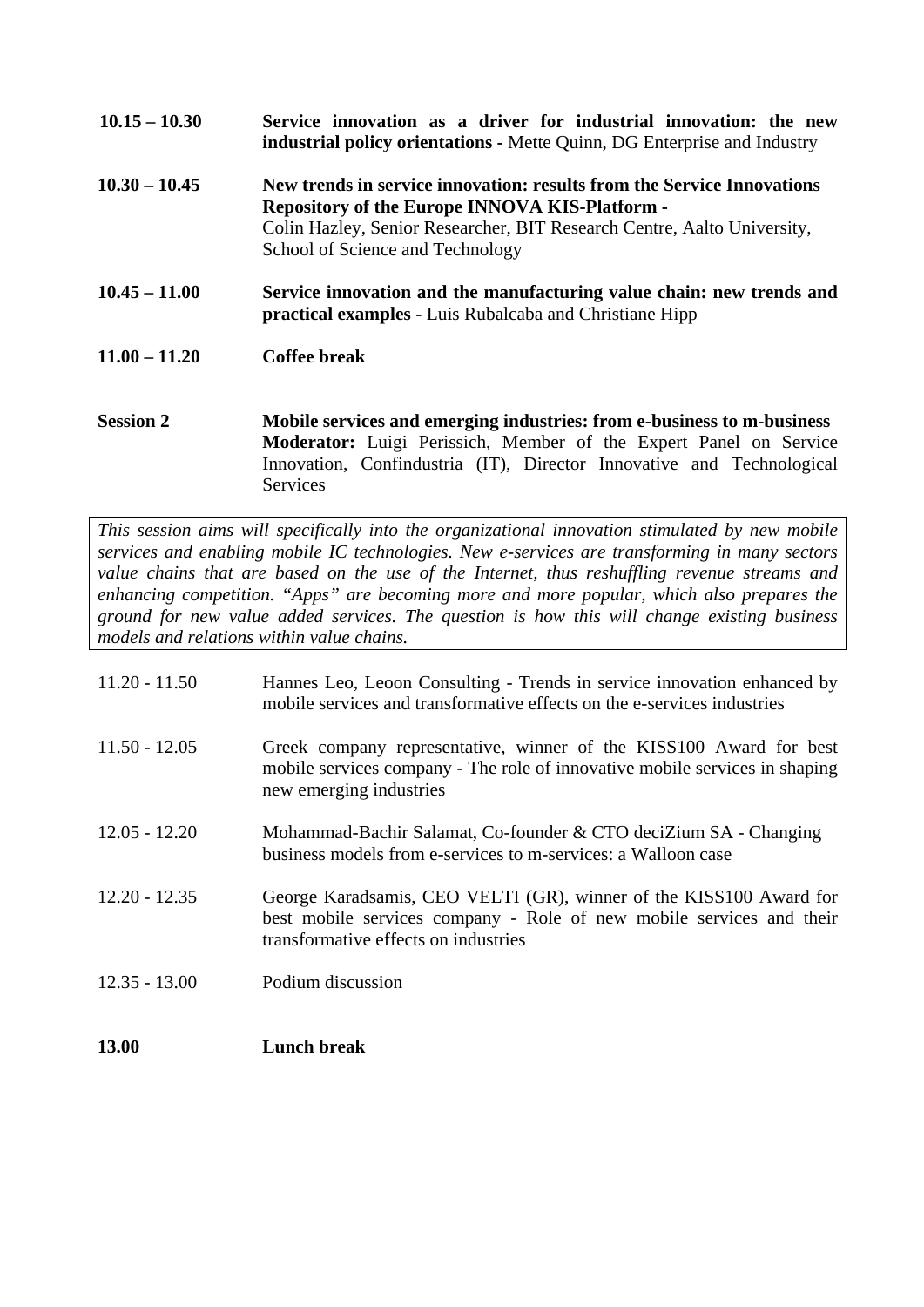## **Session 3 Creative industries and user-driven innovation: 4 case studies Moderator: Jan Runge**

*This session will discuss the transformative effects of service innovations in several service that are part of creative industries. Most of these service innovations are driven by advanced ICT and offer new ways to bring creative ideas, products or services to the market. The interesting point in this is that services are becoming increasingly technology-driven, with new actors entering into the value chain. On the other hand, creative services are used to transform traditional industrial sectors.* 

| <b>Session 4</b> | Transport & logistics in manufacturing value chains: the new role of<br>services<br><b>Moderator:</b> Hans Rijckenberg, Member of EU Expert Panel on Service<br>Innovation                                          |
|------------------|---------------------------------------------------------------------------------------------------------------------------------------------------------------------------------------------------------------------|
| 15.30            | <b>Coffee break</b>                                                                                                                                                                                                 |
| $15.00 - 15:30$  | Q&A                                                                                                                                                                                                                 |
| $14.45 - 15.00$  | The case of museums and art - Tessa Quinn, ICT solutions at Scotland<br>National Gallery - Mobile and e-Ticketing, direct online access, 3D<br>communication: the role of new services in changing the art industry |
| $14.30 - 14.45$  | The case of design - Jan R. Stavik, BEDA - The role of user driven<br>innovation and new services in the changing value chains of industrial<br>design                                                              |
| $14.15 - 14.30$  | The case of publishing - Stephanie Van Duin, Elsevier Masson SAS (FR)<br>CEO - The role of new services and user driven innovation in the changing<br>value chains of the publishing industry                       |
| $14.00 - 14.15$  | The case of music - The role of user driven innovation and new services in<br>the changing music industries: from ITunes to the entertaining industry                                                               |

*This session will discuss the impact of service innovations in the field of transport and logistics on value and supply chains in traditional sectors, such as automotive manufacturing or textiles. On the basis of case studies, the changing roles of manufacturing and services in value and supply chains will be further elaborated. Transport and logistics are no longer only supporting manufacturing companies in their activities but taken over greater parts of the value chain in their own responsibility, thus changing the borderlines between manufacturing and services.* 

16.00 – 16.15 The case of the fashion industry – DHL representative – The role of new logistics services in transforming the value chain of the textile industry: outsourcing v. vertical integration